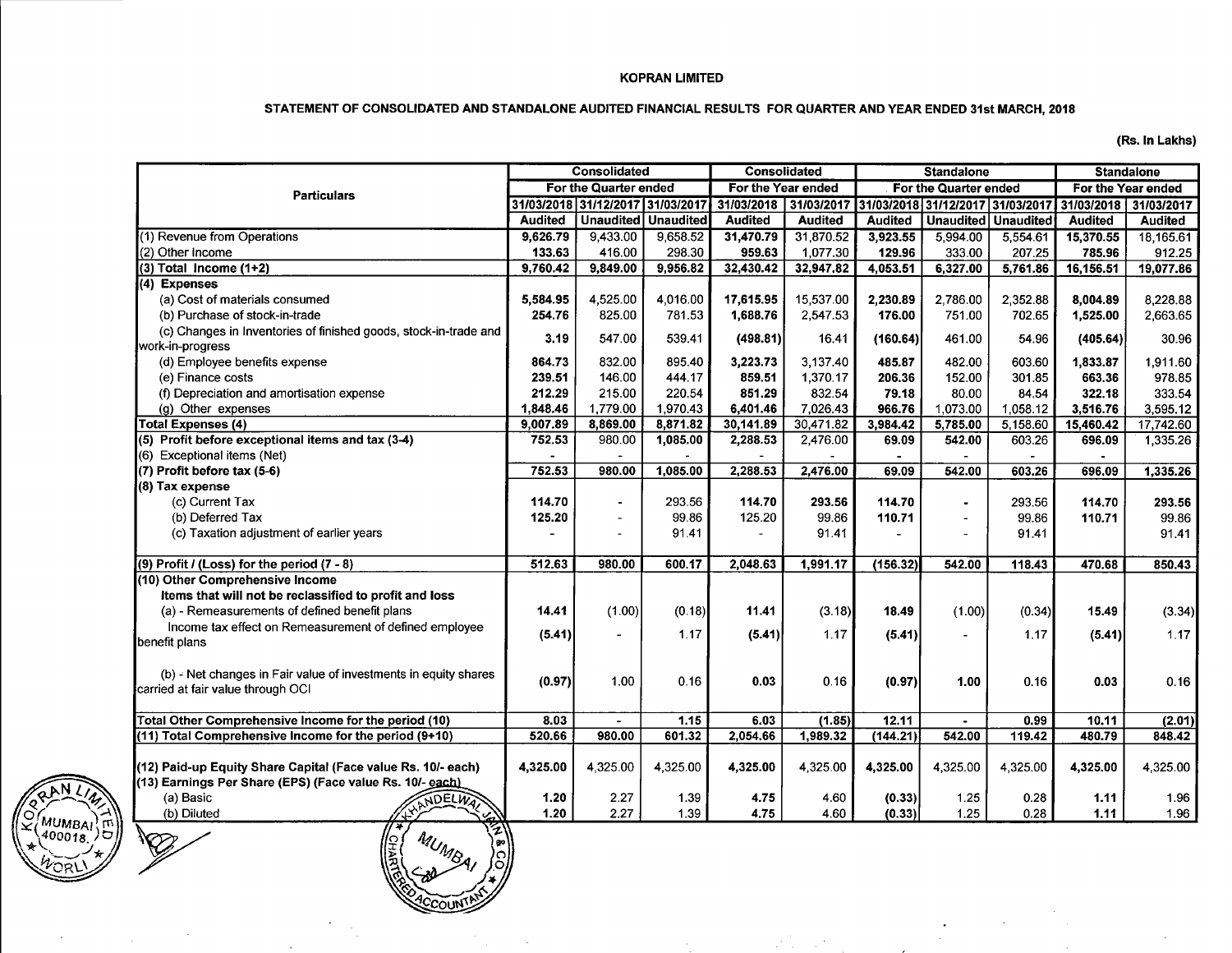Notes:-

1) The Statement of standalone and consolidated financial results have been prepared in accordance with Indian Accounting Standards (Ind AS). The Company has adopted Indian Accounting Standards ('IND AS') from 1 April 2017 as prescribed under Section 133 of the Companies Act 2013, read with the relevant rules issued thereunder and accordingly, these financial results for all the periods presented have been prepared in accordance with the recognition and measurement principles as stated therein.

2) The above standalone and consolidated financial results have been reviewed by the Audit Committee and approved by the Board of Directors at its meeting held on May 29, 2018 and have been audited by the Statutory Auditors. Figures for the quarters ended March 31, 2017 and 2018 represents the balancing figures between the audited figures for the full financial year and the published year to date reviewed figures upto third quarter of the respective financial year.

3) Reconciliation between the consolidated results as reported under previous Generally Accepted Accounting principles (IGAAP) and Ind AS are summarized below:

| <b>Particulars</b>                                                                            | For the<br>quarter<br>ended<br>Mar. 2017 | For the<br>year<br>ended<br><b>Mar. 2017</b> |
|-----------------------------------------------------------------------------------------------|------------------------------------------|----------------------------------------------|
| Profit after tax under IGAAP                                                                  | 1.017.53                                 | 2.475.53                                     |
| Impact of amortization of loan                                                                | (0.47)                                   | (3.47)                                       |
| Impact of remeasurement of defined benefits plans classified in<br>Other Comprehensive Income | 0.18                                     | 3.18                                         |
| Impact of Expected Credit Loss on financial assets                                            | 72.86                                    | (23.14)                                      |
| Impact of fair valuation of forward contracts                                                 | (29.00)                                  |                                              |
| Impact of Deferred Income Tax                                                                 | (460.93)                                 | (460.93)                                     |
| Impact of Equity Instruments through Other Comprehensive Income                               | 0.16                                     | 0.16                                         |
| <b>IProfit after tax under Ind AS</b>                                                         | 600.33                                   | 1.991.33                                     |
| Other Comprehensive Income                                                                    | 0.99                                     | (2.01)                                       |
| <b>Total Comprehensive Income</b>                                                             | 601.32                                   | 1,989.32                                     |

4) Reconciliation between the standalone results as reported under previous Generally Accepted Accounting principles (IGAAP) and Ind AS are summarized below:

| <b>Particulars</b><br>Mar. 2017                                                               |          | For the<br>year<br>ended<br>Mar. 2017 |                     |
|-----------------------------------------------------------------------------------------------|----------|---------------------------------------|---------------------|
| Profit after tax under IGAAP                                                                  | 520.66   | 1.286.66                              |                     |
| Ilmpact of amortization of loan                                                               | (0.47)   | (3.47)                                |                     |
| Ilmpact Financial Guarantee Obligation                                                        | 15.65    | 28.65                                 |                     |
| Impact of remeasurement of defined benefits plans classified in<br>Other Comprehensive Income | 0.34     | 3.34                                  |                     |
| Impact of Expected Credit Loss on financial assets                                            | 72.18    | (3.82)                                |                     |
| Impact of fair valuation of forward contracts                                                 | (29.00)  |                                       |                     |
| Impact of Deferred Income Tax                                                                 | (460.93) | (460.93)                              |                     |
| Impact of Equity Instruments through Other Comprehensive Income                               | 0.16     | 0.16                                  | ANDELWAY            |
| <b>IProfit after tax under Ind AS</b>                                                         | 118.59   | 850.59                                |                     |
| Other Comprehensive Income                                                                    | 0.83     | (2.17)                                | ا مو                |
| Total Comprehensive Income                                                                    | 119.42   | 848.42                                | MUMBAI<br>웉<br>'မိ, |

-



 $\sim 10^{-10}$  ,  $\sim 10^{-10}$ 

 $\sim 100$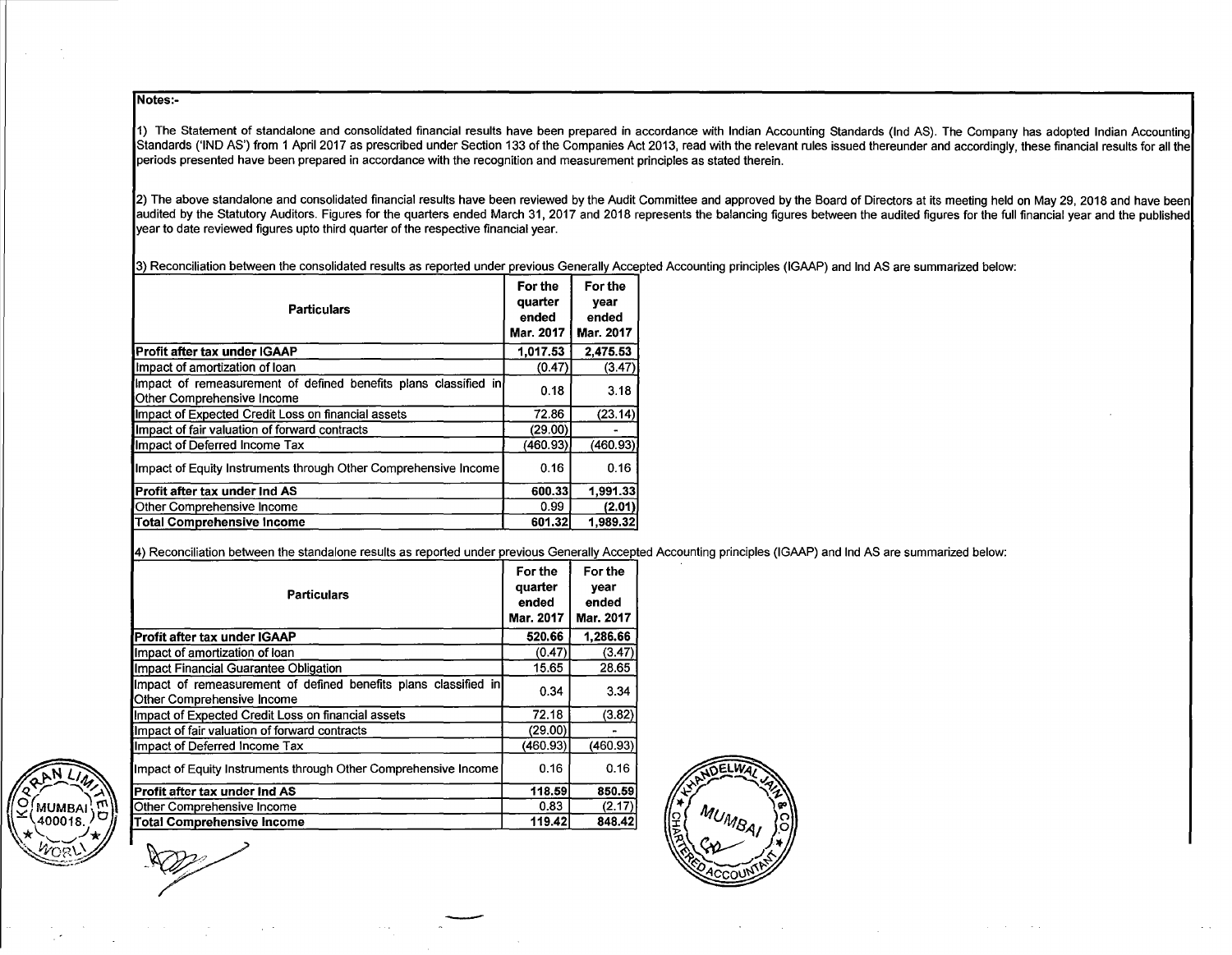|                                                                                                                                                                                   |                              | Consolidated             | <b>Standalone</b>            |                                 |  |
|-----------------------------------------------------------------------------------------------------------------------------------------------------------------------------------|------------------------------|--------------------------|------------------------------|---------------------------------|--|
| <b>Particulars</b>                                                                                                                                                                | As at 31st<br>March,<br>2017 | As at 1st<br>April, 2016 | As at 31st<br>March,<br>2017 | As at 1st<br><b>April, 2016</b> |  |
| Total Equity (Shareholder's funds) under previous IGAAP                                                                                                                           | 13,347.06                    | 10,871.53                | 20,951.48                    | 19,664.82                       |  |
| Impact of Financial Guarantee Obligation                                                                                                                                          |                              |                          | 28.65                        |                                 |  |
| Impact of Provision for dimunition in value of investment                                                                                                                         | (0.24)                       | (0.24)                   | (0.24)                       | (0.24)                          |  |
| Impact of Interest on Loan                                                                                                                                                        |                              | 3.47                     |                              | 3.47                            |  |
| Impact of Provision for Expected Credit Loss on financial assets                                                                                                                  | (180.02)                     | (156.88)                 | (152.70)                     | (148.88)                        |  |
| Impact due to Change in fair value of Equity Instruments through<br>Other Comprehensive Income                                                                                    | (6.32)                       | (6.48)                   | (6.32)                       | (6.48)                          |  |
| Impact of Premium on Operating Lease                                                                                                                                              | 8.79                         | 8.79                     |                              |                                 |  |
| Impact Fair valuation of Deposits                                                                                                                                                 | 25.00                        | 25.00                    |                              |                                 |  |
| Impact of Deferred Income Tax                                                                                                                                                     | 492.16                       | 672.23                   | 131.09                       | 672.23                          |  |
| Impact of reclassification of 10% Non Convertible Non Cumulative<br>Redeemable Preference Shares of Rs. 10 each regrouped under<br>Non-Current Financial Liabilities - Borrowings | (858.00)                     | (858.00)                 | (858.00)                     | (858.00)                        |  |
| <b>Total Adjustment to Equity</b>                                                                                                                                                 | (518.63)                     | (312.07)                 | (857.52)                     | (337.90)                        |  |
| Total Equity (Shareholder's funds) under Ind AS                                                                                                                                   | 12,828.43                    | 10,559.46                | 20,093.96                    | 19,326.92                       |  |

5) Reconciliation between shareholder's funds as reported under previous generally accepted Accounting Principles (IGAAP) and Ind AS are summarised below:

6) According to the requiremenls of Ind AS and SEBI (Listing Obligations and Disclosure Requirements) Regulations, 2015, revenue for the corrosponding previous quarters ended 30 June 2017 and 31st March 2017 and for the year ended 31st March 2017 were and are reported inclusive of Excise Duty. The Goverment of India has Implemented Goods and service tax (GST) from 01st July, 2017 replacing excise duty, Service Tax and various other indirect taxes. As per Ind AS 18, the revenue for the quarter ended 31st March 2018 and 31st December 2017, are reported net of GST. Had the previously reported revenue shown net of excise duty, comparative revenue of the Company would have been as follows:

|                                     | Consolidated |                                  | Consolidated          |              | <b>Standalone</b>  |                |                       | <b>Standalone</b>     |                                                                           |                    |  |
|-------------------------------------|--------------|----------------------------------|-----------------------|--------------|--------------------|----------------|-----------------------|-----------------------|---------------------------------------------------------------------------|--------------------|--|
| <b>Particulars</b>                  |              | For the Quarter ended            |                       |              | For the Year ended |                | For the Quarter ended |                       |                                                                           | For the Year ended |  |
|                                     |              | 31/03/2018 31/12/2017 31/03/2017 |                       | 31/03/2018 l |                    |                |                       |                       | <u>  31/03/2017   31/03/2018   31/12/2017   31/03/2017   31/03/2018  </u> | 31/03/2017         |  |
|                                     | Audited      |                                  | Unaudited   Unaudited | Audited      | <b>Audited</b>     | <b>Audited</b> |                       | Unaudited   Unaudited | Audited                                                                   | <b>Audited</b>     |  |
| Revenue from Operations             | 9.626.79     | 9.433.00                         | 9.658.52              | 31.470.79    | 31.870.52          | 3.923.55       | 5.994.00              | 5.554.61              | 15,370.55                                                                 | 18.165.61          |  |
| <b>ILess: Excise Duty</b>           |              |                                  | (657.44)              | (138.81)     | (898.44)           |                |                       | (10.15)               | (0.78)                                                                    | (11.15)            |  |
| <b>INet Revenue from Opeartions</b> | 9.626.79     | 9.433.00                         | 9.001.08              | 31,331.98    | 30.972.08          | 3.923.55       | 5.994.00              | 5.544.46              | 15,369.77                                                                 | 18.154.46          |  |

 $\mathbf{v}=(\mathbf{v}_1,\mathbf{v}_2,\ldots,\mathbf{v}_N)$  , we can be the signal of  $\mathbf{v}_1$ 

7) The Company is engaged primarily in the Pharmaceutical business and there are no separate reportable segments as per Ind AS 108 on" Operating Segment Reporting".

8) Figures for the previous period have been regrouped or reclassified, wherever necessary to make them comparable with the figures of the current period. esified, wherever necessary to make them comparable with the figures of the current period.<br>A DELWAL<br>A RAM



""" """<br>""" """

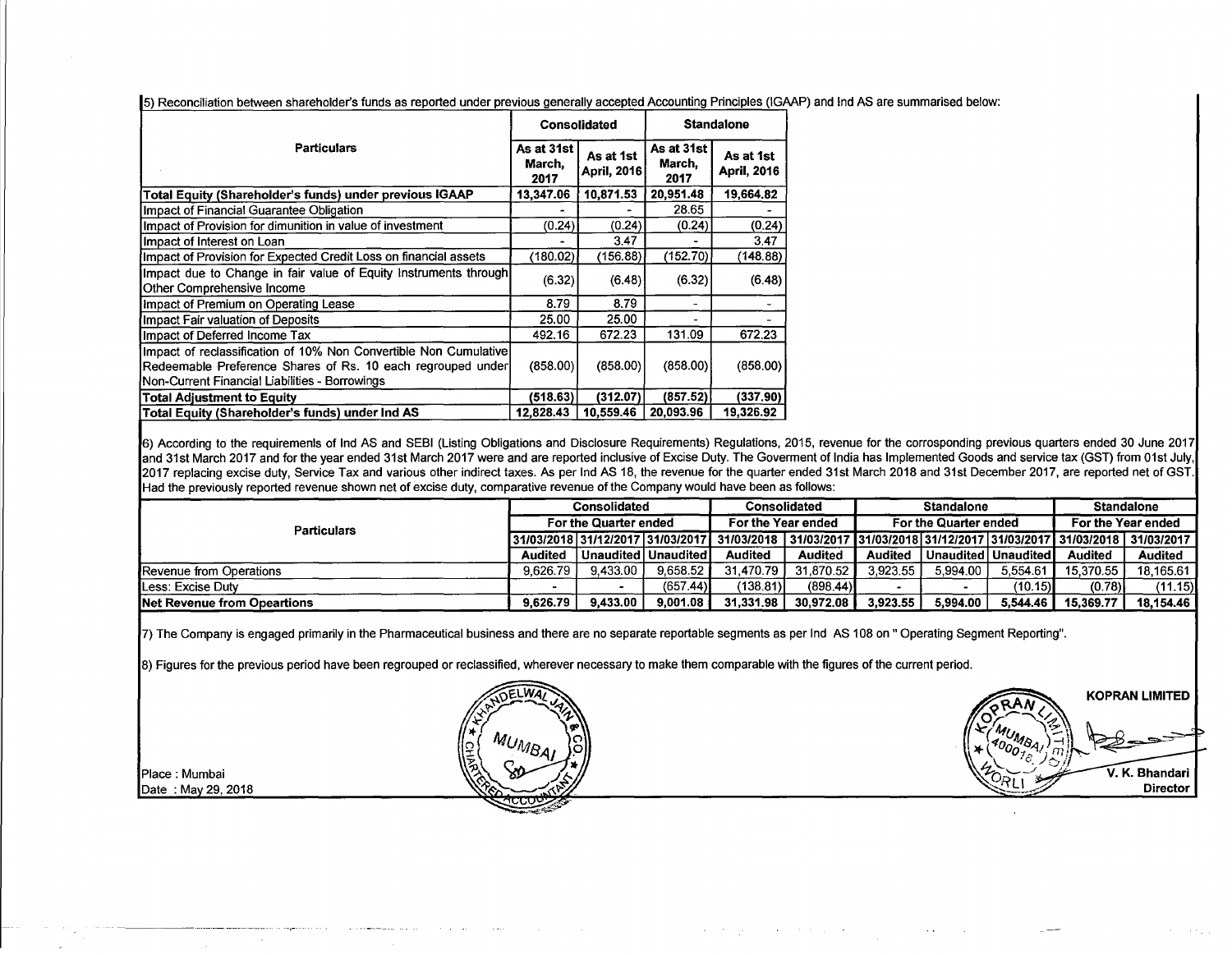#### (Rs. in Lakhs)

|                                                          |                | Consolidated   |                          | <b>Standalone</b> |                |                |  |  |
|----------------------------------------------------------|----------------|----------------|--------------------------|-------------------|----------------|----------------|--|--|
|                                                          | As at          | As at          | As at                    | As at             | As at          | As at          |  |  |
| <b>Particulars</b>                                       |                | 31/03/2017     | 01/04/2016               | 31/03/2018        | 31/03/2017     | 01/04/2016     |  |  |
|                                                          | <b>Audited</b> | <b>Audited</b> | <b>Audited</b>           | <b>Audited</b>    | <b>Audited</b> | <b>Audited</b> |  |  |
| <b>ASSETS</b>                                            |                |                |                          |                   |                |                |  |  |
| 1. Non-current assets                                    |                |                |                          |                   |                |                |  |  |
| Property, Plant and Equipment                            | 10,433.03      | 10,434.10      | 10,046.80                | 3,804.91          | 3,921.71       | 3,497.84       |  |  |
| Capital work-in-progress                                 | 737.12         | 480.91         | 313.42                   | 528.15            | 296.11         | 19.25          |  |  |
| Goodwill                                                 | 0.58           | 0.58           | 0.58                     |                   |                |                |  |  |
| Other Intangible Assets                                  | 9.96           | 12.29          | $\overline{\phantom{a}}$ | 9.96              | 12.29          |                |  |  |
| Intangible assets under development                      | 256.24         | 148.17         | $\blacksquare$           | 256.24            | 148.17         |                |  |  |
| <b>Financial Assets</b>                                  |                |                |                          |                   |                |                |  |  |
| Investments                                              | 4.91           | 4.88           | 4.71                     | 15,691.72         | 15,660.44      | 15,600.38      |  |  |
| <b>Others</b>                                            | 188.88         | 179.37         | 166.65                   | 129.05            | 127.88         | 117.54         |  |  |
| Deferred tax assets (net)                                | 376.04         | 492.16         | 590.85                   | 376.04            | 492.16         | 590.85         |  |  |
| Other non-current assets                                 | 164.79         | 101.49         | 414.94                   | 26.12             | 31.64          | 339.75         |  |  |
| <b>Total Non-current assets</b>                          | 12,171.55      | 11,853.95      | 11,537.95                | 20,822.19         | 20,690.40      | 20,165.61      |  |  |
| 2. Current assets                                        |                |                |                          |                   |                |                |  |  |
| Inventories                                              | 7,101.24       | 6,056.43       | 5,884.02                 | 2,975.45          | 2,509.39       | 2,812.73       |  |  |
| <b>Financial Assets</b>                                  |                |                |                          |                   |                |                |  |  |
| Trade receivables                                        | 6,464.16       | 7,311.12       | 5,531.73                 | 2,013.03          | 3.833.47       | 1,813.78       |  |  |
| Cash and cash equivalents                                | 44.02          | 66.21          | 78.05                    | 26.94             | 42.37          | 46.69          |  |  |
| Bank Balances other than cash and cash equivalents above | 573.56         | 621.90         | 366.22                   | 125.92            | 129.99         | 361.24         |  |  |
| Loans                                                    | 547.86         | 544.07         | 447.70                   | 487.29            | 529.57         | 430.45         |  |  |
| <b>Others</b>                                            | 254.74         | 1.03           | 27.06                    | 236.51            | 317.30         | 27.06          |  |  |
| Current tax assets (net)                                 | 5.36           | 25.88          | 26.68                    |                   | 25.88          | 26.68          |  |  |
| <b>Other Current Assets</b>                              | 4.369.97       | 3,345.02       | 2,915.90                 | 3,349.58          | 3,000.68       | 2,625.86       |  |  |
| <b>Total Current Assets</b>                              | 19,360.91      | 17,971.66      | 15,277.36                | 9,214.72          | 10,388.65      | 8,144.49       |  |  |
|                                                          |                |                |                          |                   |                |                |  |  |
| <b>Total Assets</b>                                      | 31,532.46      | 29,825.61      | 26,815.31                | 30,036.91         | 31,079.05      | 28,310.10      |  |  |
|                                                          |                |                |                          |                   |                |                |  |  |
| <b>EQUITY AND LIABILITIES</b>                            |                |                |                          |                   |                |                |  |  |
| <b>Equity</b>                                            |                |                |                          |                   |                |                |  |  |
| <b>Equity Share Capital</b>                              | 4,324.89       | 4,324.89       | 4,324.89                 | 4,324.89          | 4,324.89       | 4 3 24 89      |  |  |
| <b>Other Equity</b>                                      | 10,145.94      | 8,142.47       | 6,153.19                 | 16,249.86         | 15,769.07      | 14,920.65      |  |  |
| <b>Total Equity</b>                                      | 14,470.83      | 12,467.36      | 10,478.08                | 20,574.75         | 20,093.96      | 19,245.54      |  |  |
|                                                          |                |                |                          |                   |                |                |  |  |
| <b>Liabilities</b>                                       |                |                |                          |                   |                |                |  |  |
| 1. Non-current liabilities                               |                |                |                          |                   |                |                |  |  |
| <b>Financial liabilities</b>                             |                |                |                          |                   |                |                |  |  |
| Borrowings                                               | 2.992.10       | 3,249.90       | 2,632.10                 | 2,189.18          | 2,805.82       | 2,625.10       |  |  |
| Provisions                                               | 514.35         | 459.43         | 431.14                   | 281.49            | 258.33         | 255.42         |  |  |
| Deferred tax liabilities (net)                           | 14.48          |                |                          |                   |                |                |  |  |
| <b>Total Non-Current Liabilities</b>                     | 3,520.93       | 3,709.33       | 3,063.24                 | 2,470.67          | 3,064.15       | 2,880.52       |  |  |
| 2. Current Liabilities                                   |                |                |                          |                   |                |                |  |  |
| <b>Financial Liabilities</b>                             |                |                |                          |                   |                |                |  |  |
| Borrowings                                               | 5,211.41       | 5,609.19       | 4,890.55                 | 2,356.45          | 2,150.51       | 1,115.98       |  |  |
| Trade payables                                           | 6 154 12       | 4,713.48       | 5,703.54                 | 2,977.21          | 3,590.83       | 3,563.75       |  |  |
| <b>Other Financial Liabilities</b>                       | 1,755.86       | 2,527.29       | 2,416.16                 | 1,307.77          | 1516.75        | 1,349.05       |  |  |
| Other current liabilities                                | 273.92         | 463.39         | 223.02                   | 208.75            | 327.28         | 117.43         |  |  |
| Provisions                                               | 64.83          | 42.01          | 40.72                    | 60.75             | 42.01          | 37.83          |  |  |
| Current tax liabilities (Net)                            | 80.56          | 293.56         |                          | 80.56             | 293.56         |                |  |  |
| <b>Total Current Liabilities</b>                         | 13,540.70      | 13,648.92      | 13,273.99                | 6,991.49          | 7,920.94       | 6,184.04       |  |  |
|                                                          |                |                |                          |                   |                |                |  |  |
|                                                          |                |                |                          |                   |                |                |  |  |
| <b>Total Equity and Liabilities</b>                      | 31,532.46      | 29,825.61      | 26,815.31                | 30,036.91         | 31,079.05      | 28,310.10      |  |  |

Place : Mumbai Date : May 29, 2018





'• -·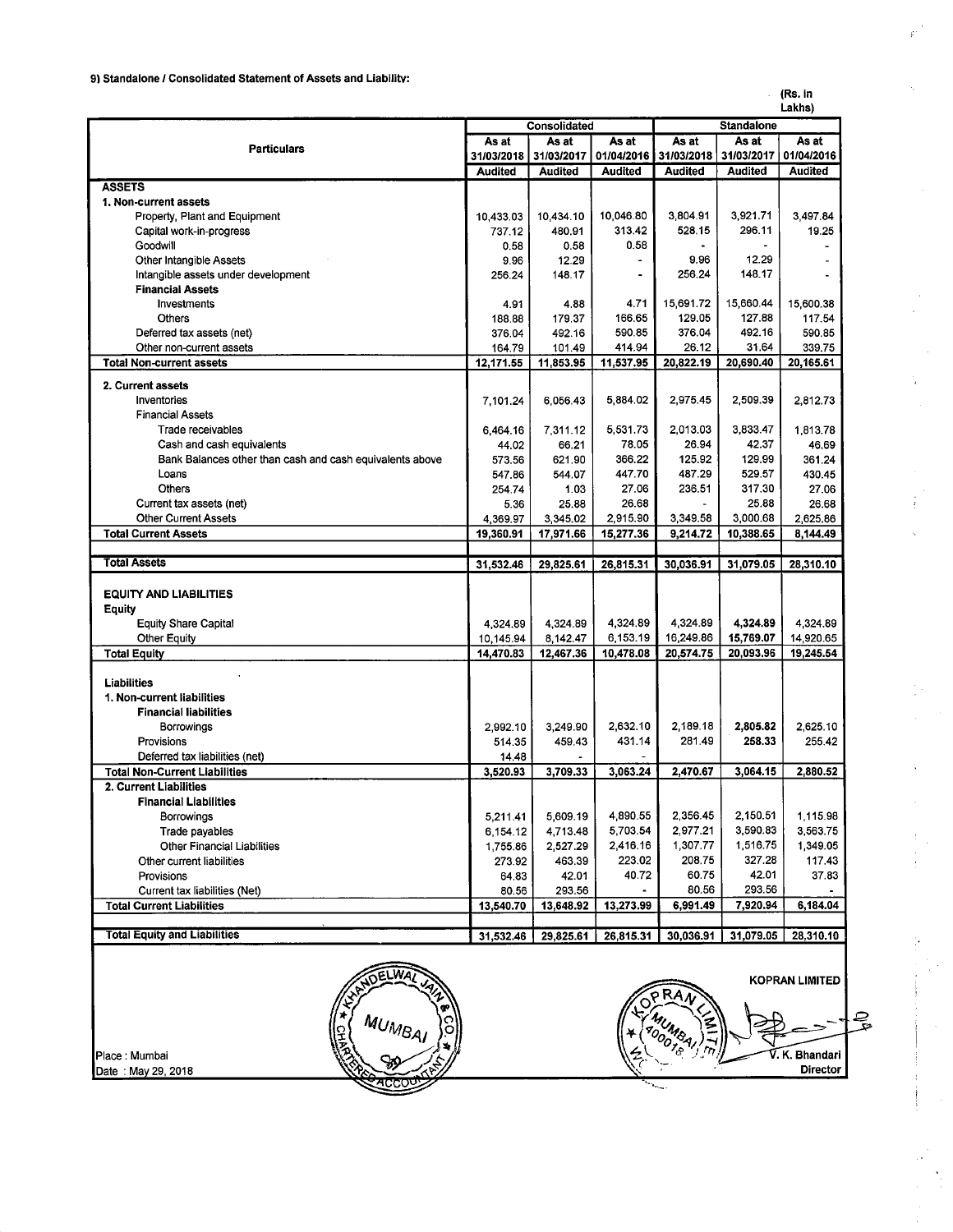# Website: www.kjco.net  $\bullet$  E-mail: kico@kico.net  $\bullet$  **KHANDELWAL JAIN & CO.** 6-B&C, Pil Court, 6th Floor,<br>
111, M. Karve Road. Churchante<br>
12-B, Baldota Bhayan, 5th Floor

111, M. Karve Road, Churchgate, 12-8, Baldota Bhavan, 5th Floor, Tel.:  $(+91-22)$  4311 5000 Mumbai\_ 400 020.<br>Fox : 4311 5050 Mumbai\_ 400 020.

117, M. Karve Road, Churchgate, Tel.: (+91-22) 4311 6000 Fax: 4311 6060

## Independent Auditor's Report on Quarterly and Annual Consolidated Financial Results of Kopran Limited Pursuant to the Regulation 33 of the Securities and Exchange Board of India (Listing Obligations and Disclosure Requirements) Regulations, 2015

To, The Board of Directors, Kopran Limited,

- 1. We have audited the accompanying statement of Consolidated Ind AS Financial Results of Kopran Limited ("the Holding Company") and its subsidiaries (collectively referred to as "the Group") for the quarter and the year ended March 31, 2018, together with the notes thereon ("the Statement") attached herewith, being submitted by the Holding Company pursuant to the requirements of Regulation 33 of the Secutiries and Exchange Board of India (SEBI) (Listing Obligations and Disclosure Requirements) Regulations, 2015 as modified by circular no. CIR/CFD/FAC/62/2016 dated July 05, 2016.
- 2. This Statement, which is the responsibility of the Holding Company's Management and approved by the Board of Directors, has been compiled from the related annual Ind AS consolidated financial statements, prepared in accordance with the Indian Accounting Standards prescribed under Section 133 of the Companies Act, 2013 read with relevant rules issued thereunder (Ind AS) and other accounting principles generally accepted in India. Our responsibility is to express an opinion on the Statement based on our audit of annual consolidated Ind AS financial statements. The figures for the quarter and year ended March 31, 2017 of the previous year have been subjected to a review / audit by the predecessor auditor who had expressed an unmodified opinion on the previously published financial results.
- 3. We conducted our audit in accordance with the standards on auditing generally accepted in India. Those standards require that we plan and perform the audit to obtain reasonable assurance about whether the financial results are free of material misstatement. An audit includes examining, on a test basis, evidence supporting the amounts disclosed as financial results. An audit also includes evaluating the appropriateness of the accounting policies used and the reasonableness of accounting estimates made by the management, as well as evaluating the overall presentation of the Statement . We believe that the audit evidence we have obtained is sufficient and appropriate to provide a reasonable basis for our audit opinion.

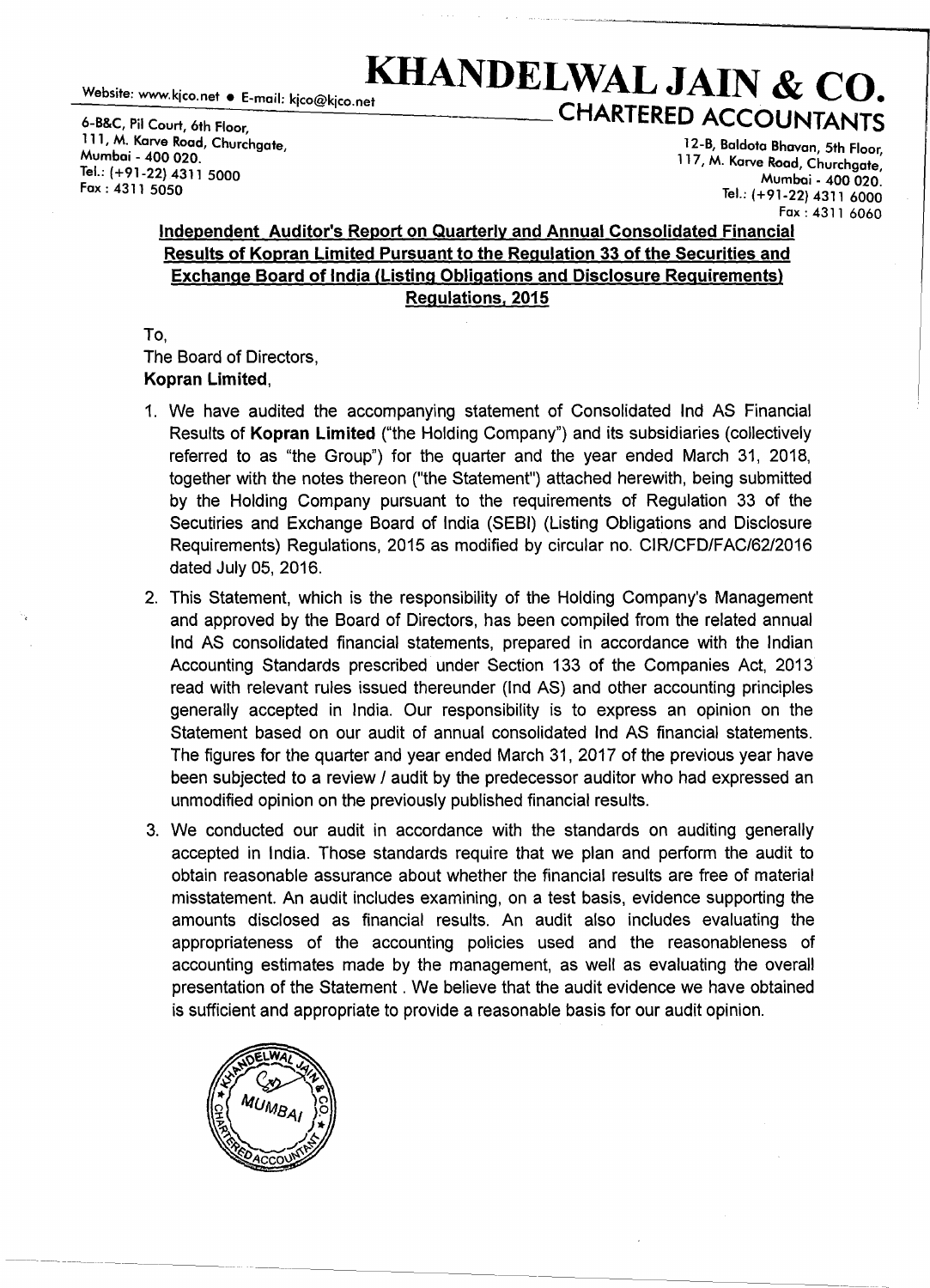- 4. In our opinion and based on the consideration of the reports of other auditors on separate financial results and on the other financial information of the subsdiaries and to the best of our information and according to the explanations given to us, the Statement:
	- (i) includes financial results of the following subsidiaries

| Sr. No. | Name of the subsidiary               |
|---------|--------------------------------------|
|         | Kopran Research Laboratories Limited |
|         | Kopran Lifesciences Limited          |
|         | Kopran (H. K) Limited                |

- (ii) is presented in accordance with the requirements of Regulation 33 of the SEBI (Listing Obligations and Disclosure Requirements) Regulations, 2015 in this regard as modified by circular no. CIR/CFD/FAC/62/2016 dated July 05, 2016; and
- (iii) gives a true and fair view, in conformity with the aforesaid Ind AS and other accounting principles generally accepted in India, of the consolidated net profit including the total comprehensive income and other financial information of the Group for the quarter and year ended March 31, 2018.
- 5. We did not audit the financial statements of the three subsidiaries included in the consolidated annual financial results, whose annual financial statements, before consolidation adjustments, reflect total assets of Rs. 20, 127.78 lakhs as at March 31, 2018, total revenues of Rs. 17,702.68 lakhs for the year ended on that date, net profit after tax of Rs. 1,273.68 lakhs and the total comprehensive income of Rs. 1,269.60 lakhs for the year ended on that date. These annual financial statements and other financial information of the subsidiaries have been audited by other auditors whose reports have been furnished to us by the Management, and our opinion on the consolidated Ind AS annual financial results, in so far as it relates to the amounts and disclosures included in respect of these subsidiaries, is based solely on the reports of such other auditors.

Our opinion on the Statement is not modified in respect of above matter.

For KHANDELWAL JAIN & CO. Chartered Accountants Firm Registration No.: 105049W

 $SVM$ <br> $(S. S. SHAH)$ PARTNER Membership No.: 33632

Place: Mumbai Date: May 29, 2018

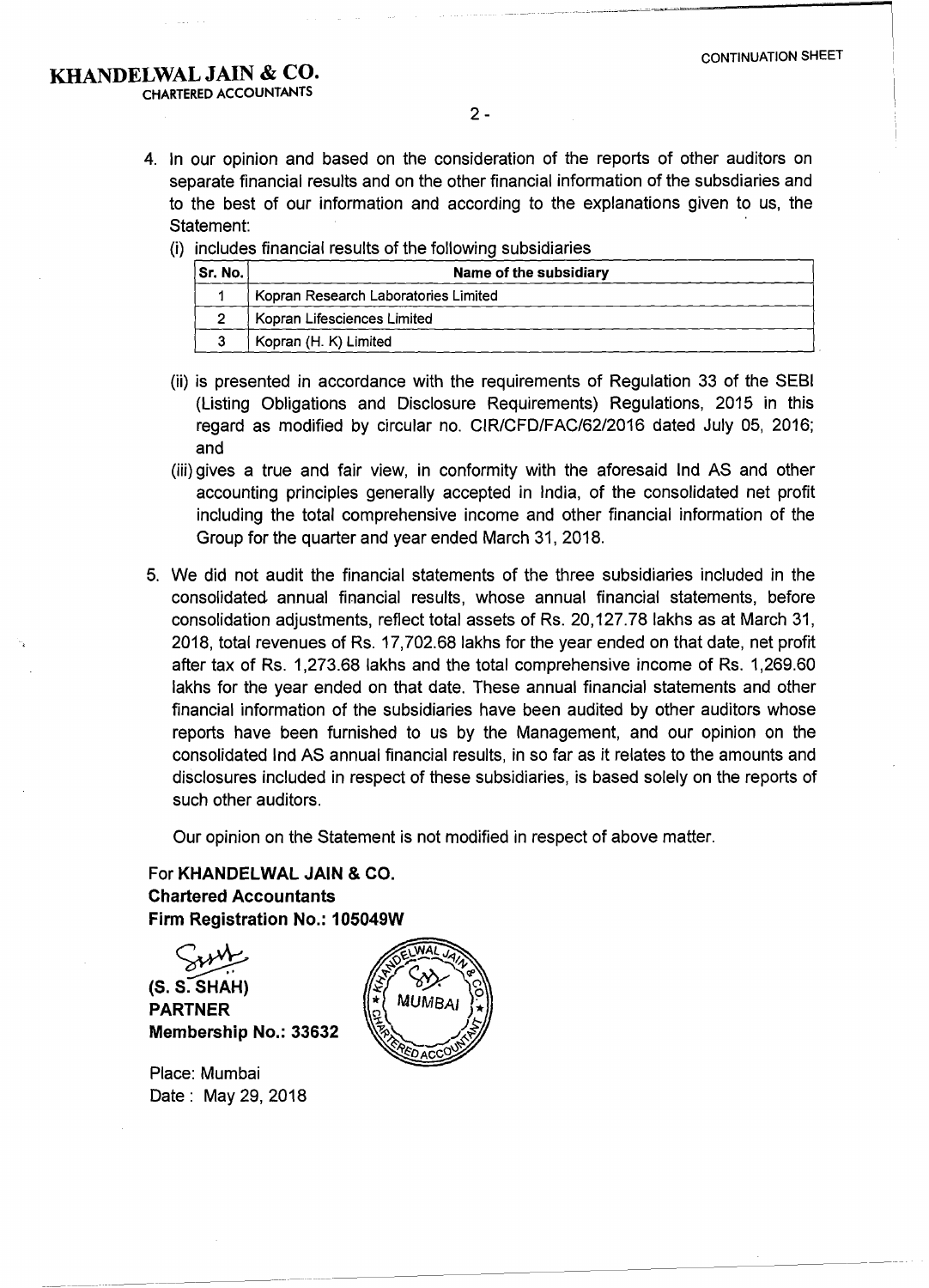## **KHANDELWAL JAIN & CO.**<br>
Website: www.kjco.net • E-mail: kjco@kjco.net<br>
CHARTERED ACCOLINITANITS \_w\_eb\_si\_te\_: www \_\_ .k\_ic\_o.\_ne\_t\_•\_E\_-\_m\_ai\_I: \_kic\_o\_@\_ki\_co\_.n\_e\_t **\_\_\_\_\_\_\_\_ CHARTERED ACCOUNTANTS**

6-B&C, Pil Court, 6th Floor, 12-B, Baldota Bhavan, 5th Floor, 111, M. Karve Road, Churchgate, 117, M. Karve Road, Churchgate, Mumbai - 400 020. Mumbai - 400 020. Tel.: (+91-22) 4311 5000 Tel.: (+91-22) 4311 6000

#### Fax: 4311 5050 Fax: 4311 6060 Independent Auditor's Report on Quarterly and Annual Standalone Financial Results of Kopran Limited Pursuant to the Regulation 33 of the Securities and Exchange Board of India (Listing Obligations and Disclosure Requirements) Regulations, 2015

To, The Board of Directors, Kopran Limited

- 1. We have audited the accompanying statement of standalone Ind AS Financial Results of Kopran Limited ("the Company") for the quarter and the year ended March 31, 2018, together with the notes thereon ("the Statement") attached herewith, being submitted by the Company pursuant to the requirements of Regulation 33 of the Secutiries and Exchange Board of India (SEBI) (Listing Obligations and Disclosure Requirements) Regulations, 2015, as modified by circular no. CIR/CFD/FAC/62/2016 dated July 05, 2016.
- 2. This Statement, which is the responsibility of the Company's Management and approved by the Board of Directors, has been compiled from the related annual Ind AS standalone financial statements, which have been prepared in accordance with the Indian Accounting Standards prescribed under section 133 of the Companies Act, 2013 read with relevant rules issued thereunder (Ind AS) and other accounting principles generally accepted in India. Our responsibility is to express an opinion on the Statement based on our audit of such annual standalone Ind AS financial statements. The figures for the quarter and year ended March 31, 2017 of the previous year have been subjected to a review I audit by the predecessor auditor who had expressed an unmodified opinion on the previously published financial results.
- 3. We conducted our audit in accordance with the standards on auditing generally accepted in India. Those standards require that we plan and perform the audit to obtain reasonable assurance about whether the financial results are free of material misstatement.

An audit includes examining, on a test basis, evidence supporting the amounts disclosed as financial results. An audit also includes evaluating the appropriateness of the accounting policies used and the reasonableness of accounting estimates made by the management, as well as evaluating the overall presentation of the Statement. We believe that the audit evidence we have obtained is sufficient and appropriate to provide a reasonable basis for our audit opinion.